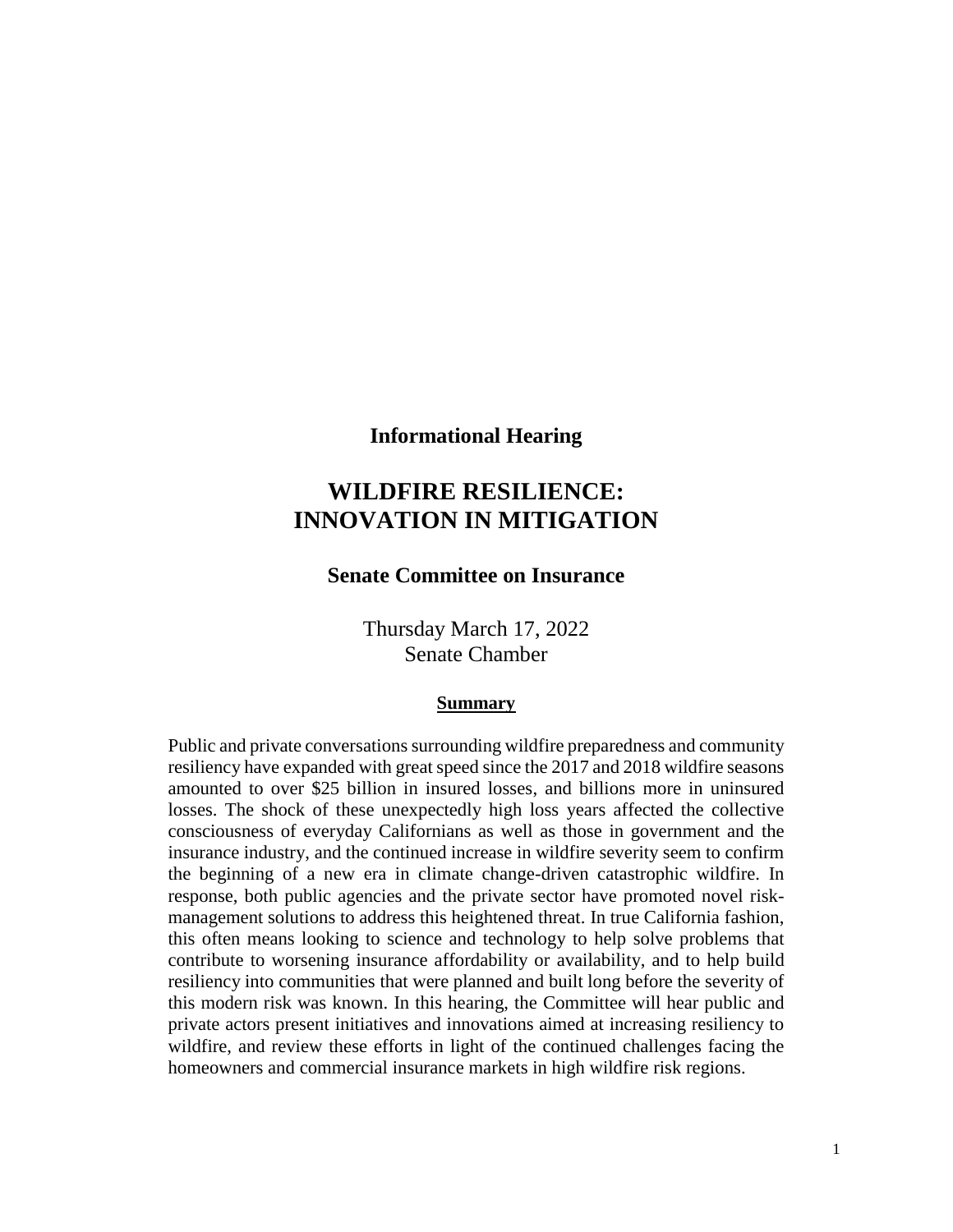#### **Introduction**

Insurance is a critical element of disaster preparedness. As an industry, its key objective is to as accurately as possible predict and rate risks of loss so that appropriate financial resources are collected through premiums and available to victims when disaster strikes, in addition to providing a sufficient rate of return to the company. This requires studying past events and applying the knowledge gathered about the past to present circumstances. When risks are certain and predictable, insurance operates smoothly in this manner on a year-by-year basis. As the fire peril has become more catastrophic, insurers have increasingly advocated for using the information from the past, along with ever more sophisticated data sources from the present, to model what is likely to occur in the future.

The unanticipated, severe losses of the 2017 and 2018 wildfire seasons caused as a massive upheaval in the homeowners insurance market to occur as insurers adjusted their business to match the growing risk. Modeled insurance rating is promoted as a potential solution to guard against the large price hikes and widespread non-renewals that have occurred in recent years in the aftermath of unanticipated catastrophic losses. However, their use should be balanced with appropriate transparency protections to ensure the data sources and assumptions used do not unduly benefit or burden some homeowners over others.

The California Department of Insurance (CDI) and insurers alike are actively looking for ways to better identify and understand, rate, and reduce fire risks. Consumer groups have also pushed the conversation on developing standardized home hardening measures the average homeowner can understand and perform. In the years since the 2017 and 2018 fires, the Legislature has tasked several agencies with projects to assist consumers in understanding their wildfire risks, and has provided significant funding to reduce these risks, including by leveraging federal grant dollars for homeowners to retrofit their homes.

A core principle of insurance is that as risks increase, so do rates. The apparent increase in wildfire risk has accelerated the desire across stakeholder groups to promote concerted risk reduction measures that would reliably benefit consumers, under the theory that understanding, measuring, and reducing risks will increase the amount of insurance available to Californians and relieve current upward cost pressures. Complicating the task, several agencies share responsibility for various risk reduction activities, including providing guidance to consumers. Coordinating this guidance has coalesced into an interagency partnership known as "Safer From Wildfires," which is a collaboration between CDI, the Public Utilities Commission (PUC), the Governor's Office of Planning and Research (OPR), the California Department of Forestry and Fire protection (CAL FIRE), and the Governor's Office of Emergency Services (CalOES). The goal of this partnership is to protect consumers by relying on the experience of first responder agencies and the latest wildfire research to create a consistent approach across agencies to reducing wildfire risk.

Insurers have also taken an increased role in reducing risk. The insurance industry's research arm, the Insurance Institute for Business and Home Safety (IIBHS), has worked briskly to develop a "Wildfire Prepared Home" designation for wildfire resiliency. This research and data development moves the industry closer to the goal of assessing an individual parcel risk based on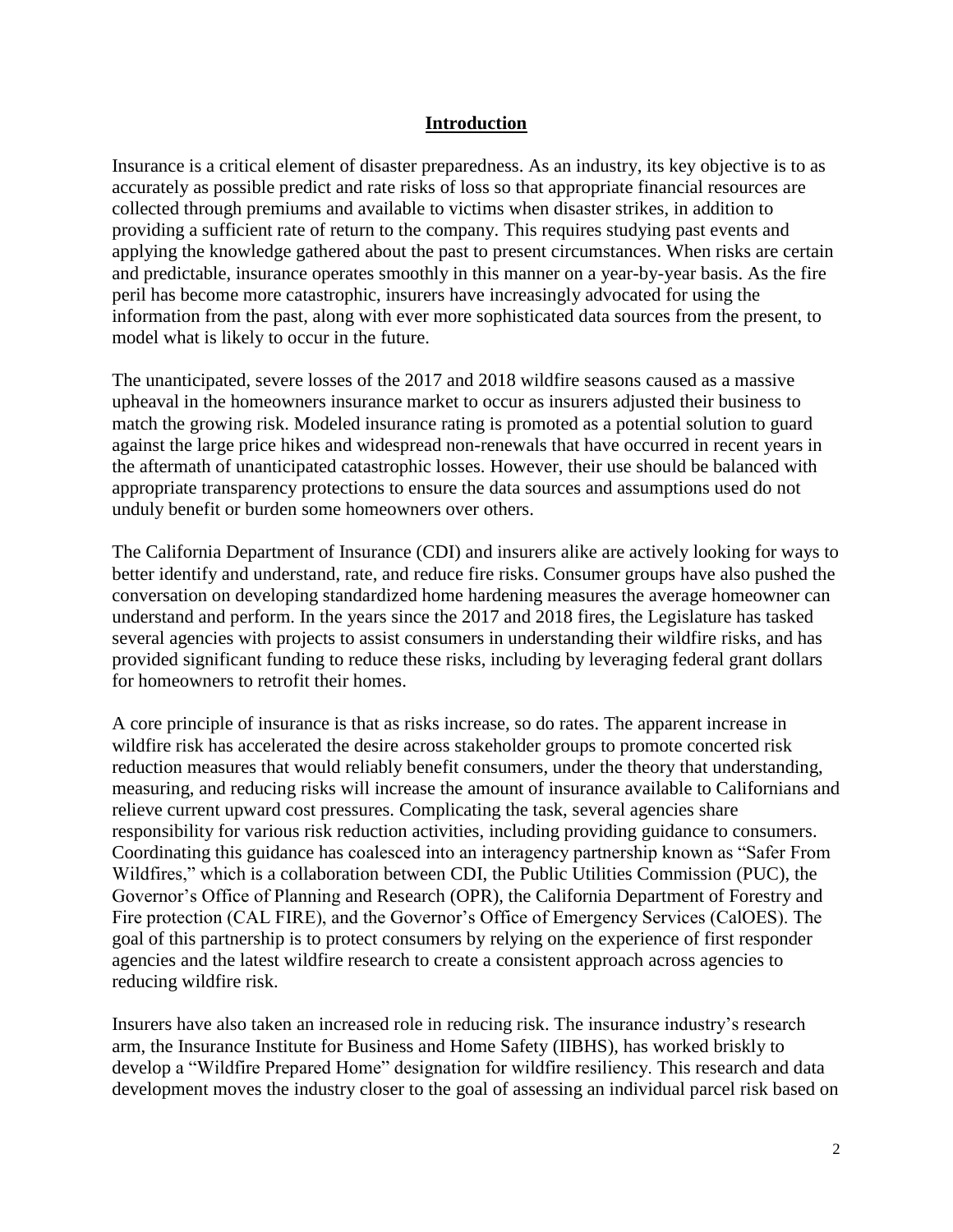a variety of specific home or property features. Those who promote crediting homeowners for hardening activities have long sought after this level of risk differentiation, a necessity for insurers to build actuarially sound rating and underwriting plans that account for hardening. Important to this goal is the creation, measurement, and inclusion of community-level features under a total risk profile for an individual home.

The devastating fires in California, Australia, and elsewhere has led to a widespread innovation sprint in the development of technologies that provide heightened sensing capabilities, and other innovative solutions to prevent losses once a fire has been detected. Some insurers have introduced a benefit to policyholders where specially trained crews are dispatched to homes within wildfire evacuation zones to conduct last minute mitigation activities like removing flammable materials, taping vents, clearing leaves and brush, laying retardant, and other activities that increase survivability of the home.

Central in this sprint has been the adoption of computer loss modeling. The promotion of the use of catastrophic wildfire loss models is not unlike that which took place for hurricane models after Hurricane Andrew hit Florida in 1992, and earthquake models after the Northridge Earthquake in 1994. Private modeling companies have collected vast amounts of data to run sophisticated computer models that predict likelihoods of certain wildfire events, and can assign risk scores on a parcel basis. These risk scores can be updated as satellite imagery shows changes in fuel load, due to a newly created defensible space zone around the home for example.

Loss models have long been used by insurers to help develop underwriting standards, but their use in insurance rate making in California has historically been limited. Some insurers have in recent years sought to achieve something similar to giving consumers direct credit for hardening by filing for rate that rely on the projections of multiple models. The effect is to selectively expand underwriting criteria (write more policies or take on more risk in a specific area) based on comparing or 'overlaying' how one model projects risk – based on fuel loads, visible defensible space areas, and other factors – with another model's projection for the risk.

Now, CDI seeks to fully bridge this gap in risk assessment by formally bringing modeling into the rate approval process. On February 25, 2022, CDI announced formal rulemaking regarding "Mitigation in Rating Plans and Wildfire Risk Models." Among other things, these proposed regulations would require insurers to incorporate the mitigation factors identified by the Safer From Wildfire interagency partnership into their rating plans.

In addition to efforts to make homes more survivable, this hearing will examine an emerging technology to increase fire surveillance capabilities, with the goal of detecting wildfires sooner after ignition and bolstering the efforts of fire crews to respond to fires while they are small and before they reach communities. Finally, we'll look at just one way technology is impacting how we think about purchasing insurance products to guard against wildfire risk: Parametric insurance is a product structured to offer payouts to local or state agencies based on unique triggers such as the number of red flag warnings in a year or whether a fire burns within a certain designated geographic area, regardless of the losses it causes.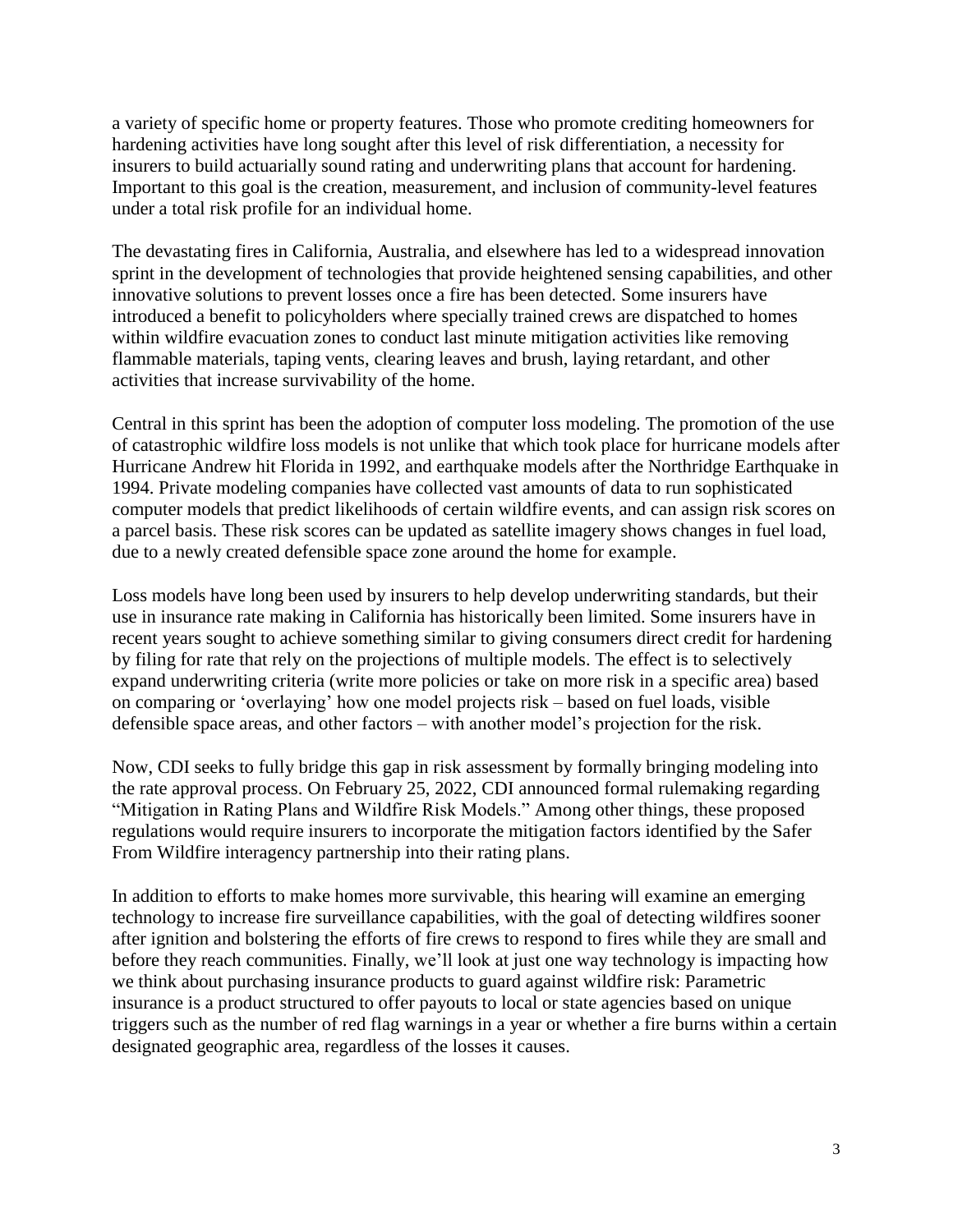#### **Insurance Market Updates**

CDI released its 2020 Annual Report of the Insurance Commissioner (IC) on December 20, 2021. In this report, the Department notes that insurer-initiated non-renewals decreased 10% in 2020 over 2019. With no major losses, insurer losses in 2019 were significantly lower than 2017 and 2018. Also in 2020, under the authority of SB 824 (Chapter 616, Statutes of 2018), the IC issued one-year moratoriums against non-renewal that covered 2.4 million homes due to the record breaking 4.3 million acre 2020 wildfire season. This brings the three-year total of homes protected by moratorium to over 4 million. CDI also reports policies for the insurer of last resort, the FAIR Plan, which began growing sharply in the fall of 2018, has slowed. Despite growing in market share for the second straight year, the 241,466 FAIR policies in force were only 3% of the overall statewide residential property insurance market.

It could be argued the recent shocks to the insurance market were due to the inability to foresee and account for the effect on losses climate change would have, so quickly, via devastating wildfires. This is increasingly a concern for other catastrophic perils as well, particularly hurricanes. In July 2020, the National Association of Insurance Commissioners (NAIC) approved an Executive Committee Task Force on Climate Risk and Resilience based on a CDI Climate and Sustainability Branch developed proposal. The new task force elevates climate and sustainability issues at the NAIC. The Task Force has five focuses: Predisaster mitigation, solvency, innovation, technology, and climate risk disclosure. California Commissioner Lara and Director Ray Farmer, from South Carolina, co-chair the Task Force.

CDI also reports some successes with large insurers to expand insurance access for consumers. Particularly, CDI reports commitments from Farmers, Allstate, and the California State Automobile Association – the  $#2$ , 3, and 4 biggest insurers in the state by market share – to increase the amount of new homeowners policies written and cease or limit non-renewals. Further, progress is reported on providing discounts to homeowners that harden their homes. CDI reports that premium discounts of up to 20% for wildfire-hardened homes are now offered by several companies.

#### **Public and Private Mitigation Initiatives**

#### Safer From Wildfires – The Interagency Wildfire Mitigation Partnership

CDI announced the a partnership with CAL FIRE, CalOES, PUC, and OPR in February 2021 with the goal of establishing consistency among statewide home and community hardening actions that are applicable to insurance incentives, and focused on retrofits for older existing homes. Wildfire building standards for new development are already established and periodically updated by CAL FIRE. This initiative focused on creating a shared strategy for policyholders, insurers, and state regulators to reduce wildfire risks built on strong consensus from fire science experts and independent research groups.

CDI reports the public agency partners met internally to coordinate existing expertise, as well as engaged with the Office of Energy Infrastructure, the IIBHS, the California Fire Chiefs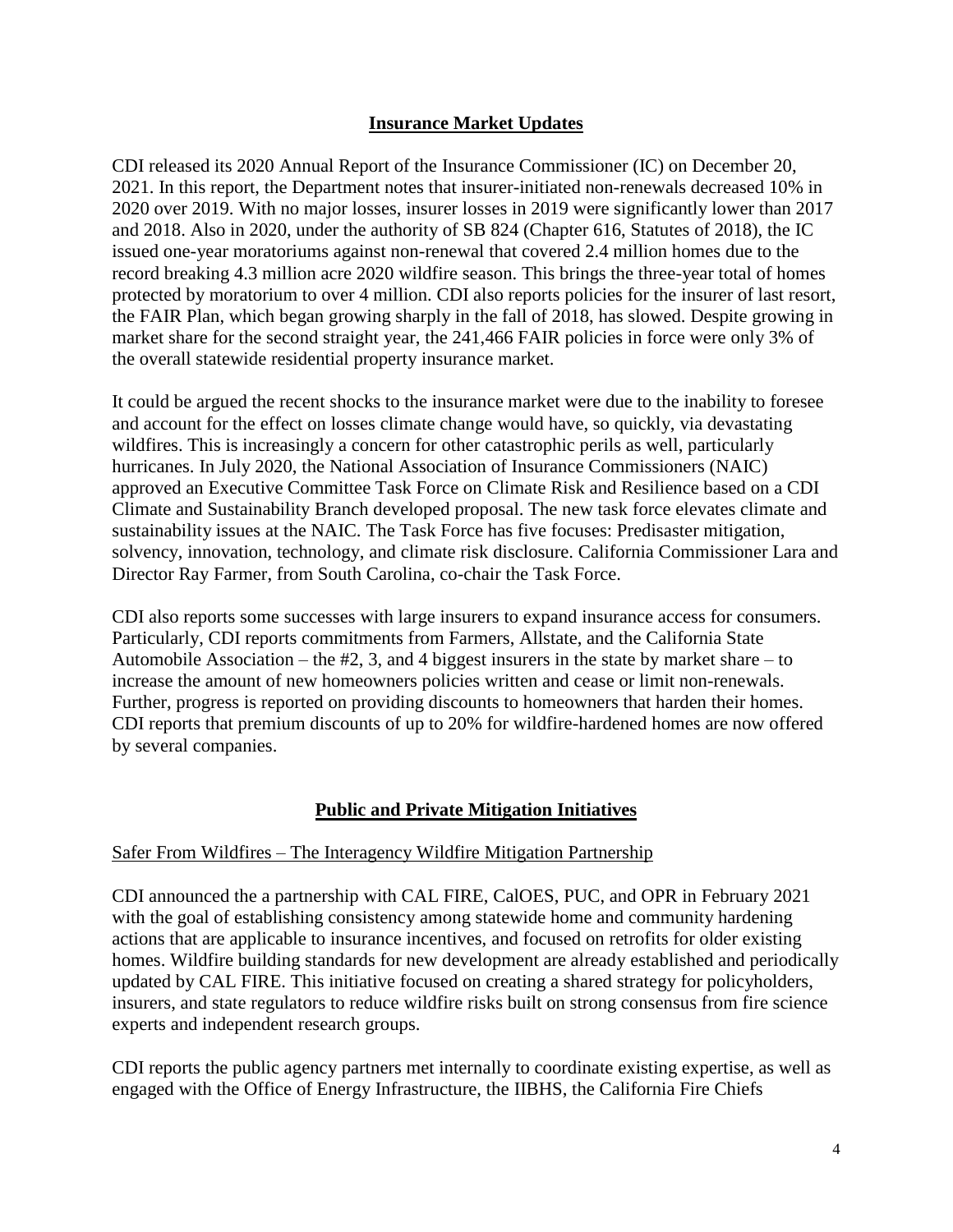Association, United Policyholders (UP), Consumer Federation of America, the American Property Casualty Insurance Association, and the Personal Insurance Federation of California to develop its "List of Home and Community Protection Measures." CDI notes this collaboration resulted in consistency between its recommendations and those of other stakeholders, namely the United Policyholders' Wildfire Risk Reduction and Asset Protection (WRAP) initiative, and IIBHS' "Wildfire Prepared Home" designation criteria, as well as the Office of the State Fire Marshall's "Low-Cost Retrofit List."

CDI notes the Safer From Wildfire partnership is meant to enhance ongoing wildfire mitigation efforts required by recent legislation, and is at least partially motivated by Governor Newsom's signing message on SB 872 (Chapter 261 Statutes of 2020) authored by Senator Dodd and sponsored by the Department of Insurance, that stated, "we must do more," and directed OPR, Cal OES, and CAL FIRE to "work with the Insurance Commissioner to evaluate and recommend ways that residents, communities, and the insurance industry can work together to better mitigate wildfire risks."

This Committee has previously analogized a well-balanced insurance market to a three-legged stool, or 'the three a's.' An efficient market is widely accessible to consumers, provides adequate benefits, and offers affordable policies. While a three-legged stool is the minimum required for balance, a four-legged stool offers more stability. The recently enacted legislative requirements CDI intends the wildfire partnership support adds a fourth leg, *risk abatement,* to this stool. These include:

- Requiring the establishment of a model defensible space law. *(SB 190 (Dodd) Chapter 404, Statutes of 2019).*
- Requiring CAL FIRE and CalOES to establish a joint powers authority to administer a financial assistance fund for home hardening. *(AB 38 (Wood) Chapter 391, Statutes of 2019).*
- Changing local planning processes, providing for new building standards based on data from the 2017 fire season, and providing for new vegetation management guidance, defensible space authorizations, and re-vegetation requirements in order to improve fire safety. *(AB 2911 Friedman, Chapter 641, Statutes of 2018).*
- Establishing an ember-resistant zone within five feet of a structure as part of revised defensible space requirements for structures located in specified areas. *(AB 3074 (Friedman) Chapter 259, Statutes of 2020).*
- Creating a deputy director of Community Wildfire Preparedness and Mitigation within the Office of the State Fire Marshall. *(AB 9 (Wood) Chapter 225, Statutes of 2021).*
- Incorporating and facilitating cultural burning practices amongst wildland fire prevention efforts, and requiring the identification of moderate and high fire hazard severity zones in local responsibility areas. *(AB 642 (Friedman) Chapter 375, Statutes of 2021).*
- Requiring the State Fire Marshal in consultation the Department of Housing and Community Development to propose to the State Building Standards Commission expanded building standards that provide for comprehensive site and structure fire risk reduction to protect structures from fire risk. *(SB 63 (Stern) Chapter 382, Statutes of 2021).*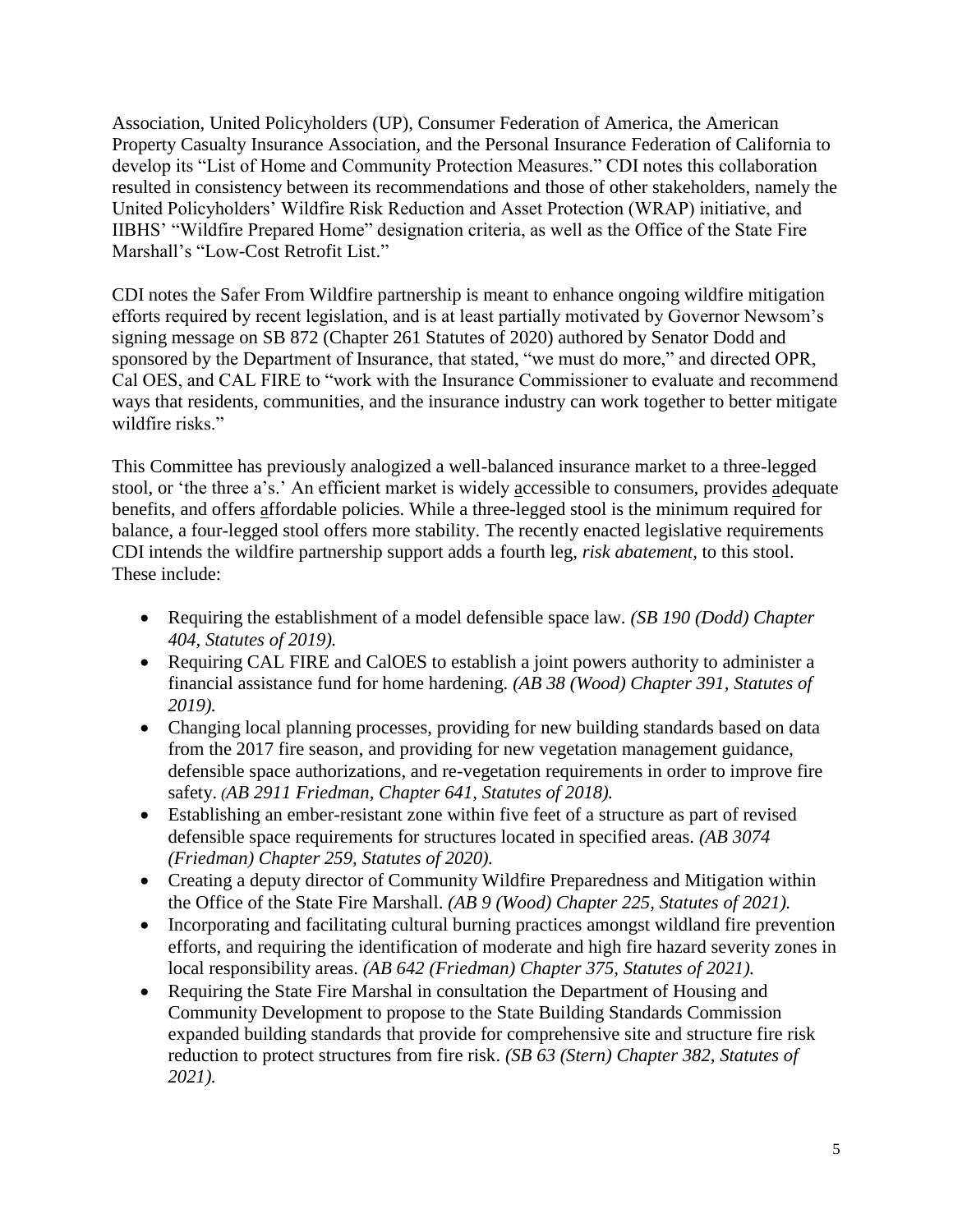#### Wildfire Partnership List of Home and Community Protection Measures

The chief product of the 5 agency partnership is the Wildfire Partnership List of Home and Community Protection Measures, which is divided into three sections: Protecting the Structure, Protecting the Immediate Surroundings, and Community Mitigation.

*Protecting the Structure.* (1) Class-A Fire rated roof, (2) a 5 foot ember-resistant zone around the home, (3) noncombustible exterior wall materials from the ground level to 6 inches high, (4) ember resistant vents, (5) double pane windows or added shutters, and (6) enclosed eaves (soffits).

*Protecting the Immediate Surroundings*. (1) Cleared vegetation and debris from under decks, (2) Removal of combustible sheds and other outbuildings from the immediate surrounding of the home, to at least 30 feet, and (3) Defensible space compliance with state and local ordinances.

*Community Mitigation*. (1) Clearly defined boundary and a local risk assessment done in consultation with a local or state fire agency, (2) an identified evacuation route clear of vegetative overgrowth, and evacuation contingency plans; (3) clear funding sources to implement community mitigation activities and meet risk reduction goals; and (4) integrated and updated local planning documents pertinent to community wildfire risk.

 CDI identifies the Board of Forestry's Fire Risk Reduction Community designation, Firewise USA communities, and Shelter-in-Place designations as suitable examples.

#### Wildfire Risk Reduction and Asset Protection project by United Policyholders (WRAP UP)

UP is a 501(c)(3) consumer advocacy organization founded in 1991 after the Oakland Hills Fire. Like the interagency partnership, UP sought to identify the most commonly accepted home improvements that experts and communities are promoting to facilitate home hardening and fuel reduction. The organization also promotes financial assistance for homeowners to complete retrofits, inspection and certification, and generally advocates [to limit the use of predictive](https://uphelp.org/wp-content/uploads/2020/06/up_-_request_for_investigatory_hearings_on_wildfire_risk_models_1.pdf)  [models in home insurance rates.](https://uphelp.org/wp-content/uploads/2020/06/up_-_request_for_investigatory_hearings_on_wildfire_risk_models_1.pdf) UP convened its WRAP project in 2020, announcing it would work with CDI, Firefighters, FireSafe Councils, Insurers, and other stakeholders to create workable mitigation guidelines, inspection and assistance programs, and rewards. This effort culminated in the following 13 recommendations across seven categories:

#### *Roof*

- The dwelling has a well-maintained Class A roof. Where gutters are present, the roof includes a metal drip edge.
- For homes with metal or tile roofs, gaps greater than  $1/8$  inch between roofing and sheathing have been blocked to prevent debris accumulation and ember entry.

#### *Vents*

 Exterior vents (e.g., foundation, gable, under eave, and roof vents) incorporate a 1/8 inch metal mesh or are designed for flame and ember resistance (Wildland Flame and Ember Resistant (WUI) vents approved and listed by the California State Fire Marshall or WUI vents listed to ASTM E2886).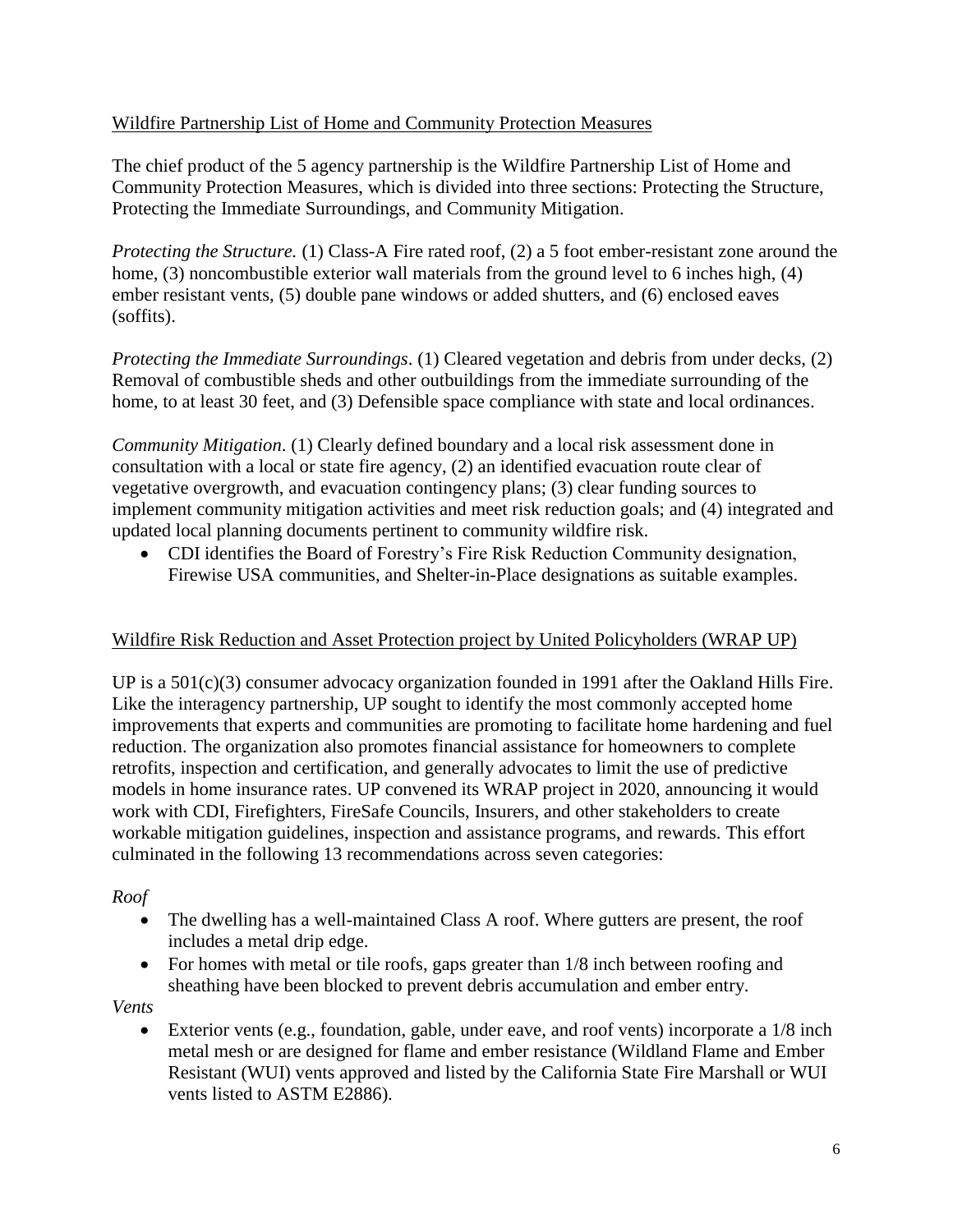## *Fences*

 Any wooden fences that attach to the dwelling structure shall incorporate only noncombustible materials (fencing or gating) in the last 5 feet before the attachment point(s) to the structure.

#### *Decks*

 All combustible materials (e.g., grass, shrubs, or stored materials) must be removed from underneath attached wooden decks or stairways and maintained at least 5 feet away from the decks' or stairways' perimeters.

*Other Attached Structures (arbors, pergolas, trellis)*

 Any other structure that is attached to the dwelling structure must be made of noncombustible materials.

## *Buildings less than 25 feet from the Dwelling Structure or Attached Decking*

- If another structure (e.g., a dwelling, garage, barn, shed or commercial building) is within 25 feet of the dwelling, the dwelling's exterior wall that faces the nearby structure meets a one-hour fire rating and includes noncombustible cladding.
- Where windows face the nearby structure, the windows either include dual-paned glass with at least the exterior pane is tempered glass or the windows have deployable metal shutters.

## *Defensible Space and Landscape*

- There is at least 6 inches of noncombustible clearance between the ground and the exterior siding of the dwelling.
- Within the first 5 feet of any dwelling or attached decks, no combustible materials (e.g., woody plants, combustible mulch, stored items) are present around the building or deck(s)or below the deck(s).
- For the landscape from 5-30 feet from structure (or property line if closer), the connectivity of vegetation leading to the dwelling structure has been eliminated. The lower branches of trees have been limbed up at least 6 feet above underlying or adjacent shrubs to eliminate fuel ladder connectivity. The landscaping is irrigated and maintained. Vegetation may be grouped and surrounded by areas of irrigated and mowed grass or hardscaping.
- For the landscape from 30-100 feet from the structure (or property line if closer), there is separation between shrubs and trees, dead branches and leaves have been removed, lower branches of trees are pruned to curtail the spread of fire and to eliminate fuel ladders.
- For dwellings on or adjacent to steep slopes (e.g., slopes greater than 35 degrees), landscape mitigation has been extended downslope and beyond the 100 feet perimeter, where possible, to reduce direct flame contact with or preheating of the dwelling or the underside of any decking.

# IIBHS Wildfire Prepared Home Designation

The Institute for Business and Home Safety's recently announced Wildfire Prepared Home program to provide homeowners with a pathway to meet and maintain a three-year designation that indicates a home has been meaningfully distinguished from unmitigated or partiallymitigated properties. To receive this designation, IIBHS has established a 4 step process. First, before applying an app or web based tool is available to help homeowners self-assess their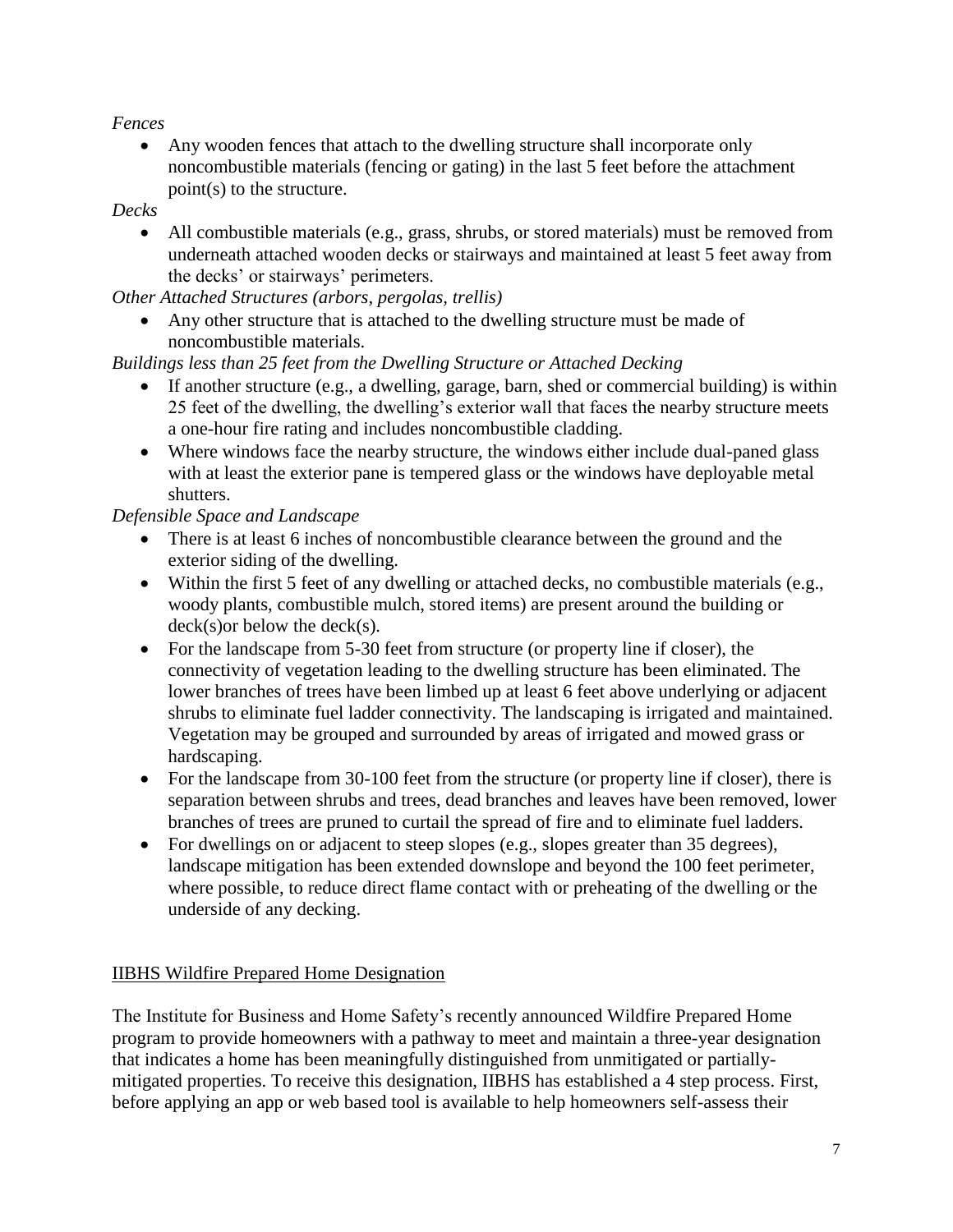property for barriers to compliance and get cost estimates for mitigation measures. Then homeowners that apply will receive an external inspection from an IIBHS authorized company that will also take photographs of the exterior of the home. Next, the homeowner will make an annual demonstration that landscaping around the home is being maintained. Finally, this designation is good for three years with compliant landscape upkeep. After that, the homeowner may reapply.

# CAL FIRE's California Climate Investments Wildfire Prevention Grants

CAL FIRE administers the California Climate Investments Wildfire Prevention Grants Program, which provides funding for fire prevention projects and activities in and near fire threatened communities that focus on increasing the protection of people, structures, and communities. Funded activities include hazardous fuels reduction, wildfire prevention planning, and wildfire prevention education with an emphasis on improving public health and safety while reducing greenhouse gas emissions.

Examples of funding-qualifying hazardous fuels reduction activities include:

- Vegetation clearance in critical locations to reduce wildfire intensity and rate of spread;
- Creation or maintenance of fuel breaks in strategic locations, as identified in CAL FIRE Unit Fire Plans, a Community Wildfire Protection Plan, or similar strategic planning document;
- Removal of ladder fuels to reduce the risk of crown fires:
- Creation of community-level fire prevention programs, such as community chipping days, roadside chipping, and green waste bin programs;
- Selective tree removal (thinning) to improve forest health to withstand wildfire;
- Modification of vegetation adjacent to roads to improve public safety for egress of evacuating residents and ingress of responding emergency personnel;
- Reduction of fuel loading around critical infrastructure to maintain continuity of government and other critical services, including, but not limited to fire, police, water, sewer, roads, etc.;
- Purchase of fuel modification equipment not to exceed \$250,000. Equipment is an item of \$5,000 or more per unit cost and has a tangible useful life of more than one year;
- Supplies include items under \$5,000 per unit cost. Chainsaws are an example of a supply item and are not considered equipment;
- Projects to improve compliance with defensible space requirements as required by Public Resources Code Section 4291 through increased inspections, assessment, and assistance; and
- Projects to reduce the flammability of structures and communities to prevent their ignition.

Examples of funding-qualifying wildfire prevention planning:

- Wildfire risk or related mapping;
- Creation or update of strategic wildfire planning documents, such as:
	- o Evacuation plans,
	- o Community Wildfire Protection Plans (CWPP),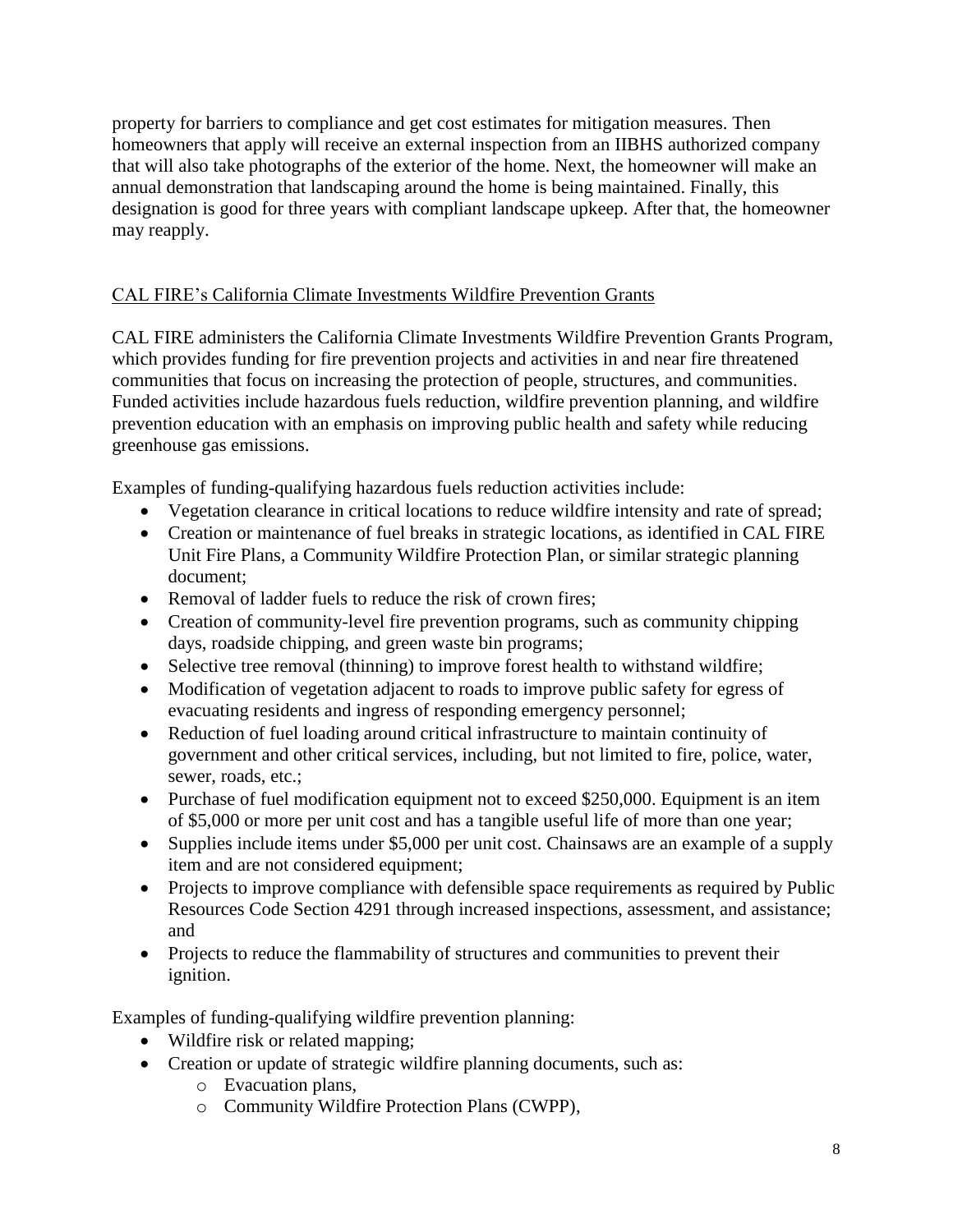- o Local Hazard Mitigation Plans,
- o Safety Elements, and
- o Wildfire prevention or mitigation plans.

Finally, examples of funding qualifying educational activities (subject to CAL FIRE approval):

- Development and implementation of public education and outreach programs. Programs may include technical assistance, workforce recruitment and training, and equipment purchases;
- Workshops, meetings, materials creation, and other educational activities with the purpose of increasing knowledge and awareness of information that could be used to reduce the total number of wildfires, acres burned, and structures lost; and
- To educate the public on wildfire mitigation and risk reduction strategies.

## Wildfire Mitigation Financial Assistance Program

Cal OES administers the State Hazard Mitigation Program, and provides local governments with guidance on developing local hazard mitigation plans. Both plans are required to be reviewed by Cal OES and approved by FEMA in order for the local government to receive federal dollars for mitigation.

To expand the use of federal funds for hazard mitigation, AB 38 Wood (Chapter 391, Statutes of 2019) requires the Cal OES to enter into a joint powers agreement (JPA) with CAL FIRE to develop and administer a comprehensive wildfire mitigation program to encourage cost-effective structure hardening and retrofitting to create fire-resistant homes, businesses, and public buildings. It requires the State Fire Marshal to identify building retrofits and structure hardening measures, and CAL FIRE to identify defensible space, vegetation management, and fuel modification activities that are eligible for financial assistance under the program, and authorizes the joint powers authority administering the program to accept federal funds for the bill's purposes. The JPA is required to develop a criteria and scoring methodology to prioritize financial assistance provided through the program based on specific factors. In FY 2020-21 Cal OES requested \$25 million in GF to administer \$75 million in federal grant funds.

Cal OES notes its program goals in the upcoming years are as follows: *2021-2022*

- Perform capacity building in demonstration communities to prepare to implement home hardening programs.
- Leverage the FEMA Hazard Mitigation Grant Program (HMGP) and state funding to harden homes in demonstration communities.

*2023-2024*

 Continue to implement projects funded by HMGP, leveraging state match, in demonstration communities.

 Expand program throughout the state, contingent on state and federal funds *2025 and Beyond*

• Continue leveraging HMGP to increase the number of hardened homes and strengthen community resilience to wildfires, contingent on state and federal funds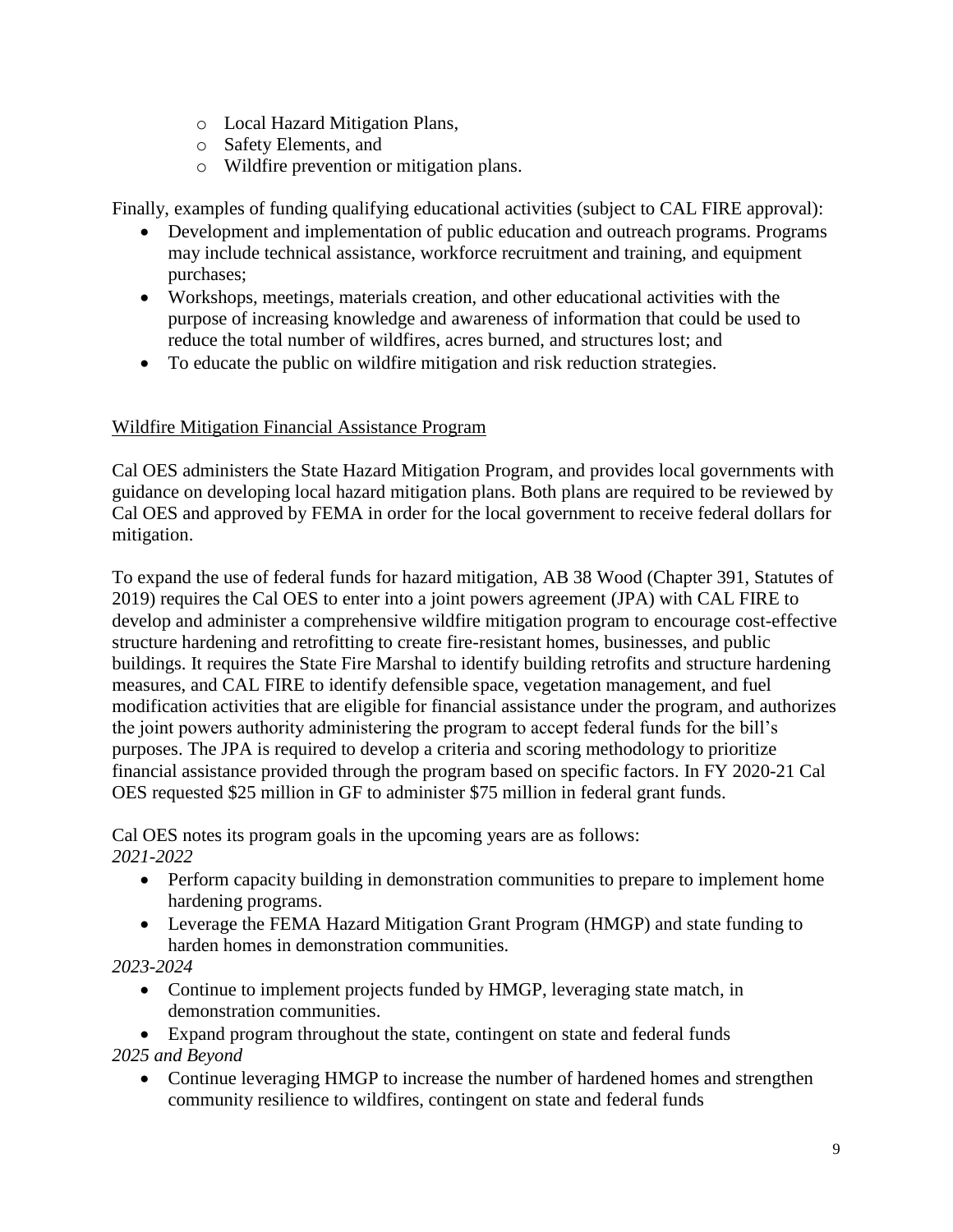#### **Emerging Risk Management Tools**

#### Wildfire Risk Models

As the technologies behind simulating and modeling losses advances, so must our regulatory system advance to utilize the benefits, and protect against abuses. CDI has begun the formal rulemaking process to adopt regulations that would create standards regarding the consideration of mitigation factors and wildfire risk models in rating plans. The proposed regulation would require any Wildfire Risk Model used in a rating plan to be provided to the IC as part of an insurer's complete rate application. Further, the regulations would establish mandatory factors concerning community level mitigation efforts and property level mitigation efforts that must be taken into account in an insurer's rating plan, as well as authorize a number of optional factors to be considered in a rating plan. These include fuel, slope, access, aspect, structural characteristics, wind, and other community or property mitigation not specified.

The proposed regulations contemplate that rating plans and wildfire risk models will be subject to public inspection, including records, data, algorithms, computer programs and other information as the IC may request. Further, CDI aims to have insurers provide policyholders with their parcel risk scores, and an explanation that includes mitigation measures that could lower the score. The proposal would also provide policyholders an opportunity to contest their risk score.

This hearing will also receive testimony from a relatively new entrant to the wildfire risk modeling space, Zesty.Ai on the operation of their product. The modeling company recently assisted the FAIR Plan in scoring its properties so the" last resort" pool could better understand its risk exposure. According to a Milliman case study on the collaboration, the Zesty.Ai Z-FIRE wildfire risk model is stated to be unique in that it uses high-resolution satellite imagery alongside climate and other data sources to provide two layers of information about a property's wildfire exposure. The first layer is the annualized probability of the property being within the perimeter of a wildfire by identifying the type and proximity of fuel source, precipitation, temperature, and other variables. The second layer is the conditional probability of the property being destroyed in the event of a wildfire by using satellite imagery to identify specific details about the property such as how close vegetation is to the structure or whether there are tree branches overhanging the roofline, and other details about the building.

#### Fire Surveillance and Mitigation

In addition to the efforts to reduce the damage fires can cause, this Committee will hear about efforts to stop fire in its tracks. We will hear from Lindsey FireSense on their FIREBird product marketed as a system specifically designed to provide rapid wildfire detection of very small wildfires. The potential use for this fast detection tool includes monitoring areas adjacent to electric power lines, roadways, and other critical boundaries where fires typically start. This stated goal of this product is to detect wildfires shortly after ignition, with notification typically occurring within 2 minutes of detection. Faster detection and reporting has the promise to allow firefighting agencies to respond more rapidly to smaller, and easier to control, fires. Lindsey FireSense claims that power lines-caused fires are on average 10x larger than other wildfires, and 90% of all U.S. wildfires occur within ½ mile of a road. The focus of deploying this technology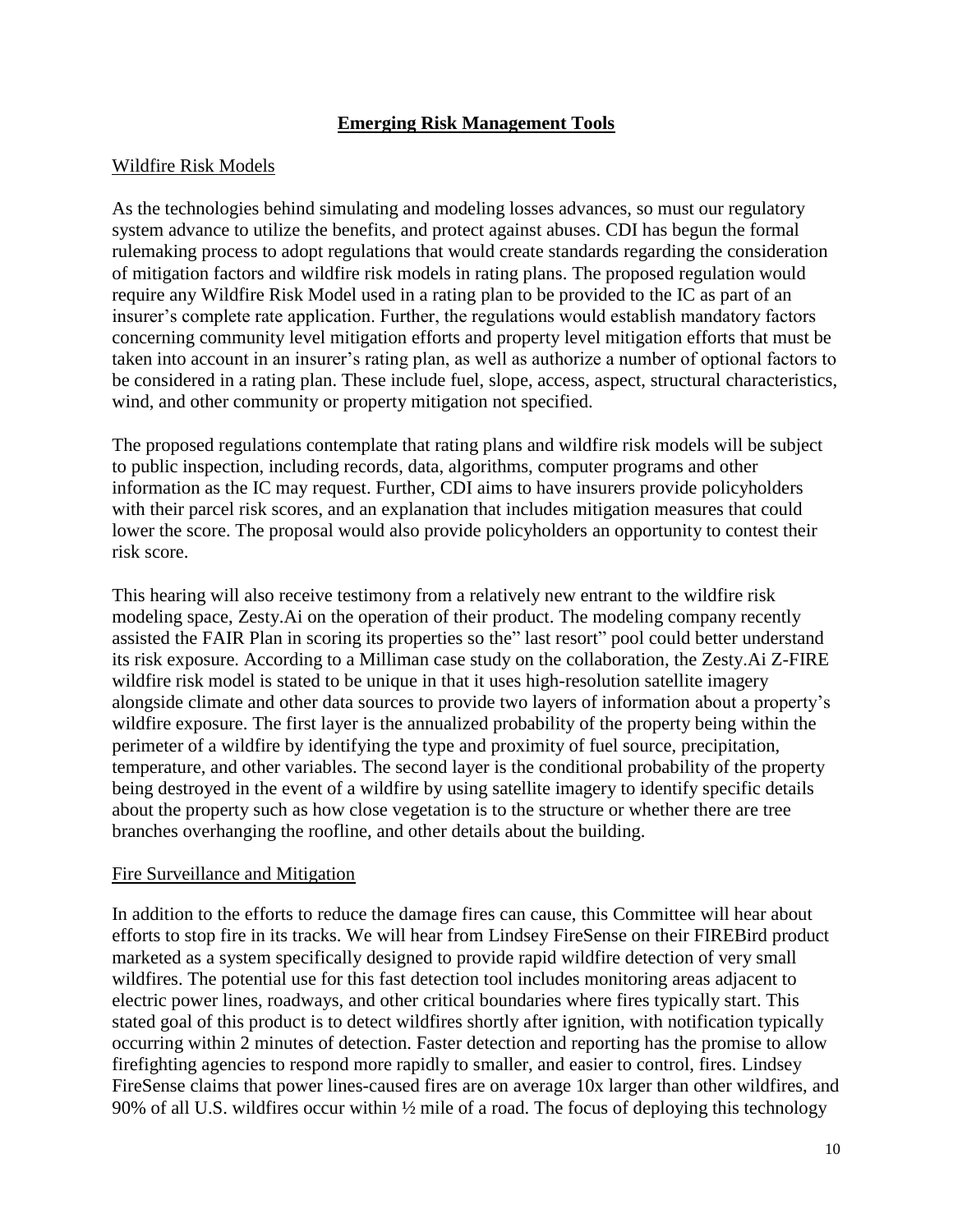on areas where wildfire often start could provide benefits for fire fighter safety as well as reduce insured and uninsured losses.

## Innovation in Insurance Products – Parametric Policies

Last but not least, this Committee will hear from Aon, an insurance and financial risk mitigation firm on parametric insurance products. Parametric insurance is an innovative risk management product that transfers risk in non-traditional ways. These policies offer funding triggers to pay for losses that operate unlike traditional insurance products. The concept behind these policies is similar to the concepts behind catastrophic loss models, namely the use of probabilities of loss to design claims payout based on uniquely designed triggers. Parametric policies do not indemnify for the actual loss incurred like traditional insurance policies (where there must be damage to make a claim); they cover the probability of a predefined event happening (e.g., a major hurricane or earthquake), and pay out according to predefined amounts. Events may refer to an index-based trigger (e.g., a specific level of rainfall, or a number of high wind 'red flag' warnings in an area) or an event like a wildfire occurring within a defined area.

#### Legislative History

As a review, the following are some of the recent legislative actions aimed at increasing access to the market, improving adequacy of consumer benefits, or making policies more affordable. For an exhaustive list see the Appendix A to the Committee's March 11, 2021 informational hearing.

#### *Access*

- Requiring insurers provide a 75-day notice to policyholders when they nonrenew a homeowners policy and expanding the areas that qualify for "write-out" credits against assessments issued by the FAIR Plan to include high and very high fire hazard severity zones. *(AB 1816 (Daly) Chapter 833, Statutes of 2019).*
- Requiring CDI establish the California Home Insurance Finder (Finder) on its website by July 1, 2020, as specified. *(AB 1875 (Wood) Chapter 629, Statutes of 2018).*
- Prohibiting an insurer from canceling or refusing to renew a homeowners insurance policy solely because the insured structure is located in an area in which a wildfire has occurred for one year from the date of a declaration of a state of emergency; and requiring insurers report to CDI specified fire risk information on residential property policies *(SB 824 (Lara) Chapter 616, Statutes of 2018).*
- Requiring insurers to offer to renew a residential insurance policy on a home lost by reason of a qualifying disaster for at least two periods. *(SB 894 (Dodd) Chapter 618, Statutes of 2018).*
- Requiring insurers to provide the FAIR Plan Internet Web site address and statewide tollfree telephone number to an applicant for insurance who is denied coverage, or a policyholder whose policy is canceled or non-renewed. *(SB 1302 (McGuire) Chapter 543, Statutes of 2016).*

# *Adequacy*

 Extending the minimum time limit for an insured to collect the full replacement cost of a loss related to a state of emergency to 36 months, and requiring insurers provide